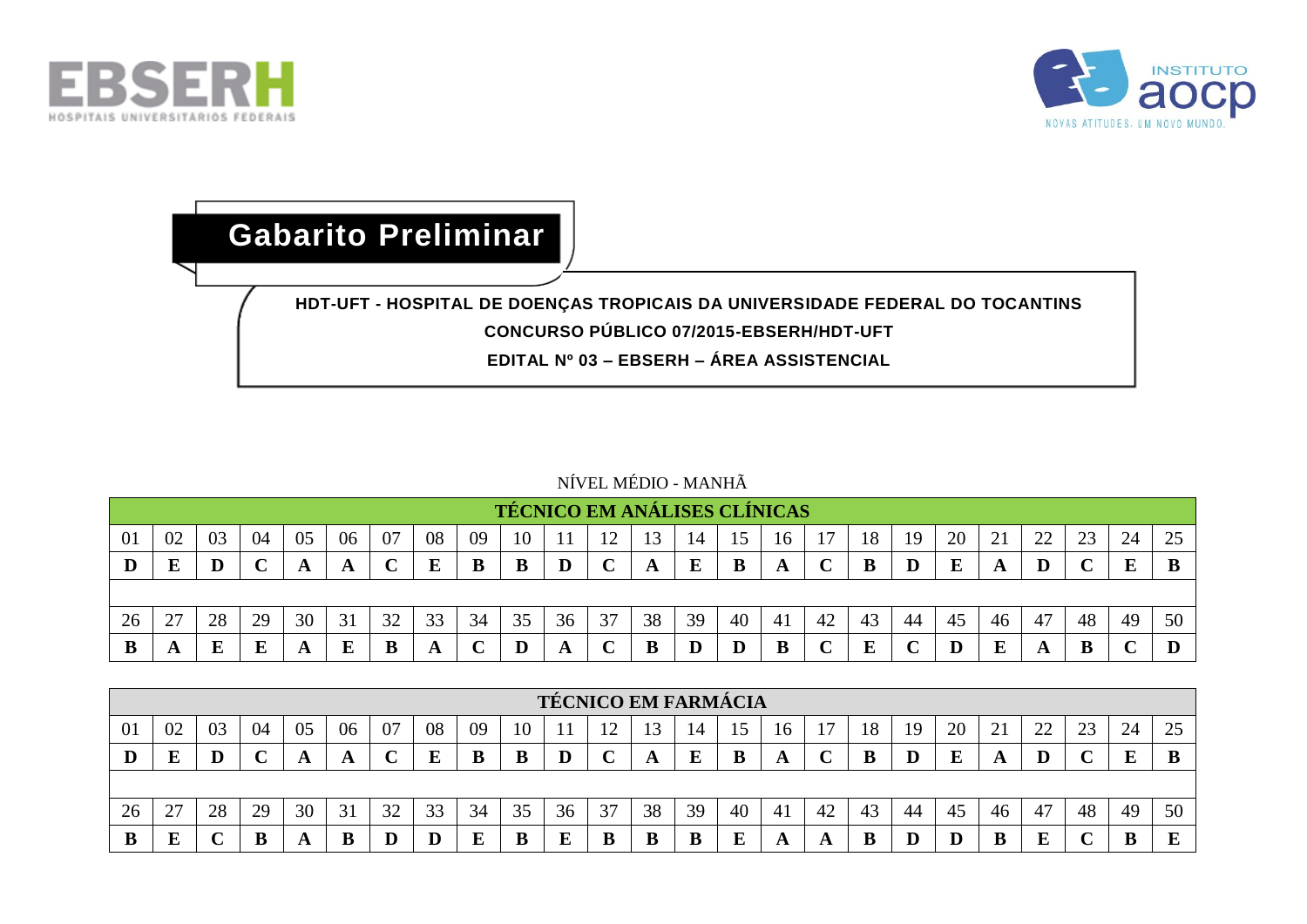|    |        |    |    |         |    |    |    |    |    |    | <b>TÉCNICO EM RADIOLOGIA</b> |    |                 |    |    |    |    |    |    |    |          |          |    |           |
|----|--------|----|----|---------|----|----|----|----|----|----|------------------------------|----|-----------------|----|----|----|----|----|----|----|----------|----------|----|-----------|
| 01 | 02     | 03 | 04 | 05      | 06 | 07 | 08 | 09 | 10 |    | ∸                            | 13 | $\overline{14}$ | 15 | 16 |    | 18 | 19 | 20 | ↩  | າາ<br>∠∠ | ററ<br>23 | 24 | 25        |
| D  | F<br>ت |    | ╰  |         | A  | ◡  | E  | В  | B  |    |                              | A  | E               | В  | A  |    |    |    | ≖  | A  |          |          | E  | B         |
|    |        |    |    |         |    |    |    |    |    |    |                              |    |                 |    |    |    |    |    |    |    |          |          |    |           |
| 26 | 27     | 28 | 29 | 30      | 31 | 32 | 33 | 34 | 35 | 36 | 37                           | 38 | 39              | 40 | 41 | 42 | 43 | 44 | 45 | 46 | 47       | 48       | 49 | 50        |
|    | Ð      |    |    | $\bf D$ |    |    | E  | л  | A  |    | B                            |    |                 |    |    |    |    |    |    |    |          |          | В  | ${\bf E}$ |

|    |        |    |    |    |         |    |    |    |    |    |    | <b>TÉCNICO EM SAÚDE BUCAL</b> |    |    |     |    |    |     |    |    |    |    |    |    |
|----|--------|----|----|----|---------|----|----|----|----|----|----|-------------------------------|----|----|-----|----|----|-----|----|----|----|----|----|----|
| 01 | 02     | 03 | 04 | 05 | 06      | 07 | 08 | 09 | 10 |    |    |                               | 14 | 15 | 16  |    | 18 | 19  | 20 |    | 22 | 23 | 24 | 25 |
|    | E      |    |    |    | A       |    | E  | B  | B  |    | ◡  |                               | E  | В  | A   |    | B  |     | E  |    | D  |    | E  |    |
|    |        |    |    |    |         |    |    |    |    |    |    |                               |    |    |     |    |    |     |    |    |    |    |    |    |
| 26 | 27     | 28 | 29 | 30 | 31      | 32 | 33 | 34 | 35 | 36 | 37 | 38                            | 39 | 40 | -41 | 42 | 43 | -44 | 45 | 46 | 47 | 48 | 49 | 50 |
|    | $\sim$ |    |    |    | $\bf D$ |    |    | Е  | E  |    | D  | B                             |    |    |     |    | B  |     |    |    | E  |    |    |    |

NÍVEL SUPERIOR - MANHÃ

|        |           |    |    |    |    |    |    |    |    |    | <b>ASSISTENTE SOCIAL</b> |    |    |    |               |    |    |    |    |    |    |    |    |    |
|--------|-----------|----|----|----|----|----|----|----|----|----|--------------------------|----|----|----|---------------|----|----|----|----|----|----|----|----|----|
| 01     | 02        | 03 | 04 | 05 | 06 | 07 | 08 | 09 | 10 |    | $1^{\circ}$<br>∸         |    | 14 |    | 16            |    | 18 | 19 | 20 | 21 | 22 | 23 | 24 | 25 |
| г<br>L | T.<br>تلا |    | B  |    | D  | D  | ັ  | B  | A  | A  | F                        |    |    |    | A             |    | E  |    |    |    | E  |    |    |    |
|        |           |    |    |    |    |    |    |    |    |    |                          |    |    |    |               |    |    |    |    |    |    |    |    |    |
| 26     | 27        | 28 | 29 | 30 | 31 | 32 | 33 | 34 | 35 | 36 | 37                       | 38 | 39 | 40 | <sup>41</sup> | 42 | 43 | 44 | 45 | 46 | 47 | 48 | 49 | 50 |
| A      | T.<br>L   |    | ◥. |    | Г  | A  | Ľ  |    | B  |    |                          |    |    |    | B             |    |    | B  | E  |    | ⌒  |    |    |    |

|    |        |    |    |    |    |    |    |    |    |    | <b>CIRURGIÃO - DENTISTA</b> |    |    |    |    |     |    |    |    |    |          |    |    |    |
|----|--------|----|----|----|----|----|----|----|----|----|-----------------------------|----|----|----|----|-----|----|----|----|----|----------|----|----|----|
| 01 | 02     | 03 | 04 | 05 | 06 | 07 | 08 | 09 | 10 |    |                             |    | 14 |    | 10 |     | 18 | 19 | 20 | 21 | າາ<br>∠∠ | 23 | 24 | 25 |
|    | ю<br>ப |    |    |    | D  | D  | ╰  | ш  | A  | A  | E                           |    | B  |    |    |     | E  |    |    | A  |          |    |    | B  |
|    |        |    |    |    |    |    |    |    |    |    |                             |    |    |    |    |     |    |    |    |    |          |    |    |    |
| 26 | 27     | 28 | 29 | 30 | 31 | 32 | 33 | 34 | 35 | 36 | 37                          | 38 | 39 | 40 | 41 | -42 | 43 | 44 | 45 | 46 | 47       | 48 | 49 | 50 |
|    | B      |    |    |    | B  |    | D  |    | A  |    |                             |    |    |    | E  |     | П  |    |    | A  | A        |    |    | B  |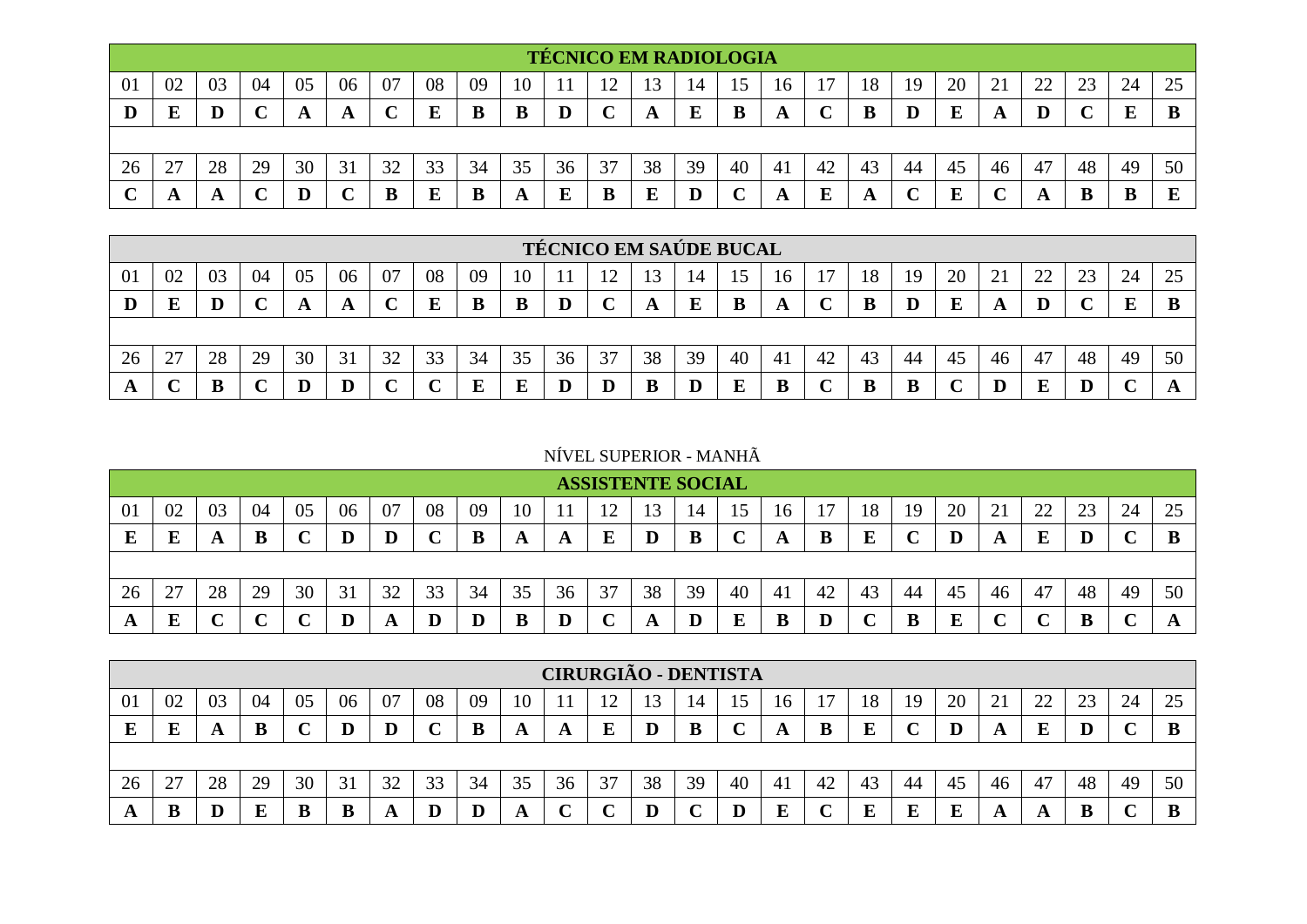|    |                  |    |    |    |    |    |    |    |                            |              | <b>ENFERMEIRO</b> |         |    |         |    |    |    |    |    |           |              |         |    |    |
|----|------------------|----|----|----|----|----|----|----|----------------------------|--------------|-------------------|---------|----|---------|----|----|----|----|----|-----------|--------------|---------|----|----|
| 01 | 02               | 03 | 04 | 05 | 06 | 07 | 08 | 09 | 10                         |              | $\bigcap$<br>∸∸   | ◯<br>13 | 14 | ╰<br>⊥J | 16 |    | 18 | 19 | 20 | ∩ 1<br>້ີ | ാറ<br>∠∠     | ີ<br>23 | 24 | 25 |
| E  | E                | A  | B  |    |    |    | ◡  | B  | $\boldsymbol{\mathcal{F}}$ | A            | E                 | IJ      | B  | ັ       | A  |    | F  |    |    | A         | E            | D       |    |    |
|    |                  |    |    |    |    |    |    |    |                            |              |                   |         |    |         |    |    |    |    |    |           |              |         |    |    |
| 26 | 27<br>$\angle$ , | 28 | 29 | 30 | 31 | 32 | 33 | 34 | 35                         | $\sim$<br>36 | 37                | 38      | 39 | 40      | 41 | 42 | 43 | 44 | 45 | 46        | 47           | 48      | 49 | 50 |
| ັ  | A                | Ш  | B  |    |    |    | ◡  |    | B                          |              | Ð                 |         | E  |         |    |    | ∽  |    |    |           | $\mathbf{L}$ |         |    |    |

|                |    |    |    |    |    |    |    |    |    |    | <b>ENFERMEIRO - SAÚDE DO TRABALHADOR</b> |    |    |    |    |    |    |     |    |    |                |           |    |    |
|----------------|----|----|----|----|----|----|----|----|----|----|------------------------------------------|----|----|----|----|----|----|-----|----|----|----------------|-----------|----|----|
| $\overline{0}$ | 02 | 03 | 04 | 05 | 06 | 07 | 08 | 09 | 10 |    |                                          |    | 14 |    | 16 |    | 18 | 19  | 20 |    | $\gamma$<br>∠∠ | $\bigcap$ | 24 |    |
|                |    |    | B  |    | D  |    |    |    |    | A  | E                                        |    | B  |    |    |    |    |     | D  |    | E              |           |    |    |
|                |    |    |    |    |    |    |    |    |    |    |                                          |    |    |    |    |    |    |     |    |    |                |           |    |    |
| 26             | 27 | 28 | 29 | 30 | 31 | 32 | 33 | 34 | 35 | 36 | 37                                       | 38 | 39 | 40 | 41 | 42 | 43 | -44 | 45 | 46 | 47             | 48        | 49 | 50 |
|                | п  |    |    |    |    | n  | B  |    |    |    | B                                        |    |    | г  | E  |    | E  |     |    |    | A              |           |    |    |

|                |         |    |    |    |    |    |    |    |    |    |     |    |    |    | <b>ENFERMEIRO - TERAPIA INTENSIVA</b> |    |    |    |    |    |    |    |    |    |
|----------------|---------|----|----|----|----|----|----|----|----|----|-----|----|----|----|---------------------------------------|----|----|----|----|----|----|----|----|----|
| $\overline{0}$ | 02      | 03 | 04 | 05 | 06 | 07 | 08 | 09 | 10 |    | ہ 1 | 13 | 14 |    | 16                                    |    | 18 | 19 | 20 | ↩  | 22 | 23 | 24 | 25 |
| E              | R       |    | B  |    | D  | D  |    |    | A  | A  | Ε   |    | B  |    | A                                     |    |    |    |    |    | E  |    |    |    |
|                |         |    |    |    |    |    |    |    |    |    |     |    |    |    |                                       |    |    |    |    |    |    |    |    |    |
| 26             | 27<br>∼ | 28 | 29 | 30 | 31 | 32 | 33 | 34 | 35 | 36 | 37  | 38 | 39 | 40 | 41                                    | 42 | 43 | 44 | 45 | 46 | 47 | 48 | 49 | 50 |
| $\sim$         |         |    |    |    | D  |    | B  |    | A  |    | B   | B  |    |    | A                                     |    | B  |    |    |    |    |    | B  | г  |

|    |    |    |    |    |    |    |    |    |    |              | <b>ENFERMEIRO - VIGILÂNCIA</b> |    |    |    |     |    |    |     |    |          |    |    |    |          |
|----|----|----|----|----|----|----|----|----|----|--------------|--------------------------------|----|----|----|-----|----|----|-----|----|----------|----|----|----|----------|
| 01 | 02 | 03 | 04 | 05 | 06 | 07 | 08 | 09 | 10 |              |                                |    | 14 |    | 16  |    | 18 | -19 | 20 | $\sim$ 1 | 22 | 23 | 24 | 25<br>رے |
|    | E  |    |    |    | D  |    |    | B  | A  | A            | E                              |    | B  |    | A   |    | E  |     |    |          | E  |    |    |          |
|    |    |    |    |    |    |    |    |    |    |              |                                |    |    |    |     |    |    |     |    |          |    |    |    |          |
| 26 | 27 | 28 | 29 | 30 | 31 | 32 | 33 | 34 | 35 | $\sim$<br>36 | 37                             | 38 | 39 | 40 | -41 | 42 | 43 | 44  | 45 | 46       | 47 | 48 | 49 | 50       |
|    | A  |    |    |    |    |    | D  | E  |    |              | A                              |    | E  |    |     |    |    |     |    | K,       | A  |    | B  |          |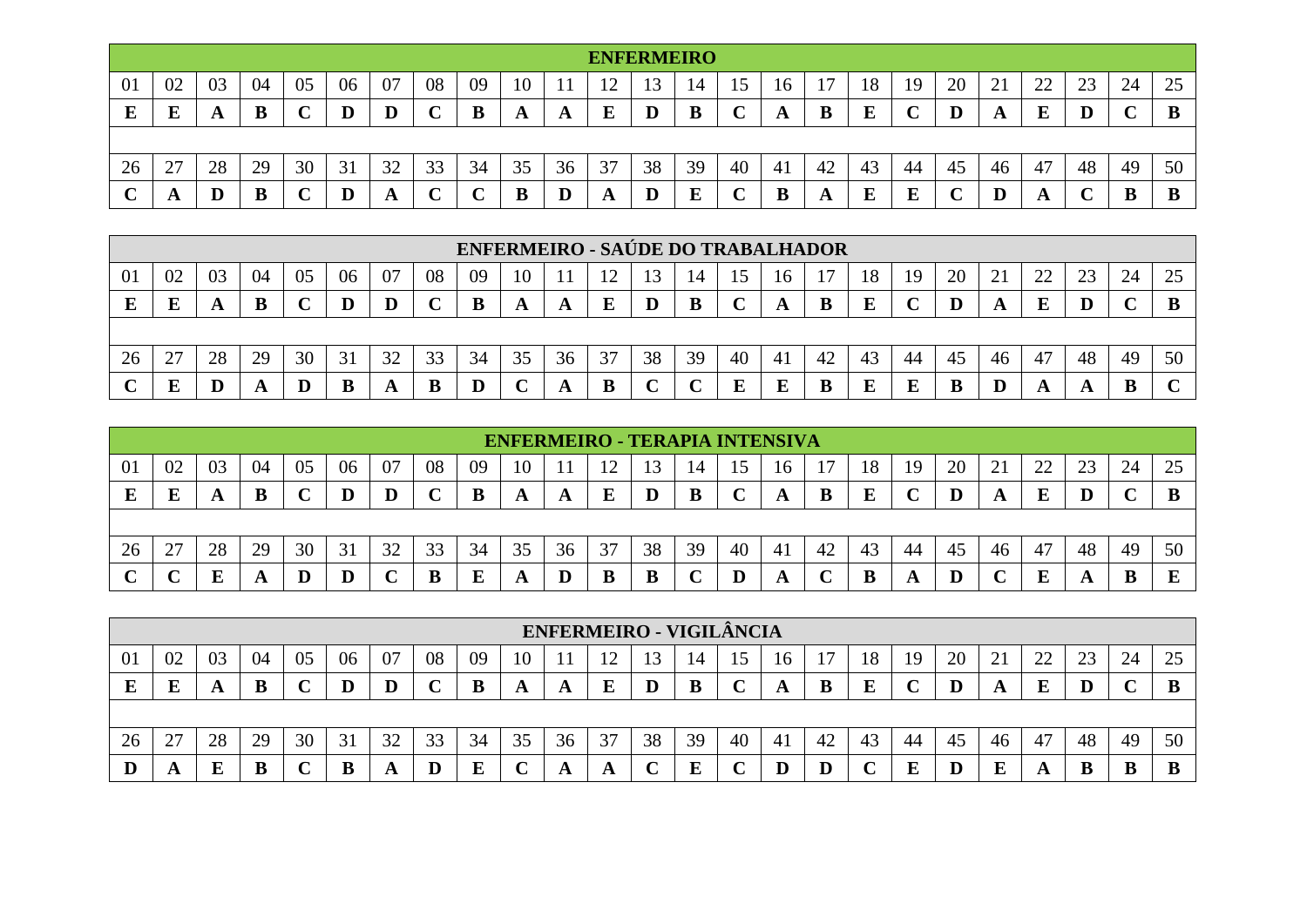|    |    |    |    |    |         |    |              |        |    |    | <b>FARMACÊUTICO</b> |    |                           |    |    |    |    |    |    |    |    |    |    |    |
|----|----|----|----|----|---------|----|--------------|--------|----|----|---------------------|----|---------------------------|----|----|----|----|----|----|----|----|----|----|----|
| 01 | 02 | 03 | 04 | 05 | 06      | 07 | 08           | 09     | 10 |    | ി                   | 13 | $\overline{14}$           |    | 16 |    | 18 | 19 | 20 | 21 | 22 | 23 | 24 | 25 |
| E  | E  | A  | B  | ◡  | $\bf D$ | D  | $\sim$<br>֊  | B      | A  | A  | E                   |    | B                         | ັ  | A  | B  | E  |    |    |    | E  |    |    | B  |
|    |    |    |    |    |         |    |              |        |    |    |                     |    |                           |    |    |    |    |    |    |    |    |    |    |    |
| 26 | 27 | 28 | 29 | 30 | 31      | 32 | 33           | 34     | 35 | 36 | 37                  | 38 | 39                        | 40 | 41 | 42 | 43 | 44 | 45 | 46 | 47 | 48 | 49 | 50 |
| D  | B  | ◡  | E  | ◡  | A       | A  | $\bf \Gamma$ | Ð<br>L | ิ  |    |                     |    | $\boldsymbol{\mathsf{A}}$ |    | A  |    | A  |    |    |    |    |    |    |    |

|                |    |    |    |    |    |    |    |    |    |    |         | <b>FISIOTERAPEUTA</b> |    |    |     |    |    |    |    |                   |         |              |    |    |
|----------------|----|----|----|----|----|----|----|----|----|----|---------|-----------------------|----|----|-----|----|----|----|----|-------------------|---------|--------------|----|----|
| 0 <sup>1</sup> | 02 | 03 | 04 | 05 | 06 | 07 | 08 | 09 | 10 |    |         |                       | 14 |    | 10  |    | 18 | 19 | 20 | $\bigcap$ 1<br>∠⊥ | ാ<br>∠∠ | $\cap$<br>23 | 24 | 25 |
|                | E  |    |    |    |    | D  |    |    | A  | A  | $\bf E$ | D                     | B  |    | A   | В  | E  |    |    | A                 |         |              |    | B  |
|                |    |    |    |    |    |    |    |    |    |    |         |                       |    |    |     |    |    |    |    |                   |         |              |    |    |
| 26             | 27 | 28 | 29 | 30 | 31 | 32 | 33 | 34 | 35 | 36 | 37      | 38                    | 39 | 40 | -41 | 42 | 43 | 44 | 45 | 46                | 47      | 48           | 49 | 50 |
|                | E  |    | D  |    |    |    |    | Ð  | D  | В  | B       |                       | A  |    | E   |    | ֊  |    |    |                   |         |              |    | A  |

|    |    |    |    |    |    |    |        |    |    |    | FONOAUDIÓLOGO |    |    |    |    |    |    |    |    |                 |          |    |    |        |
|----|----|----|----|----|----|----|--------|----|----|----|---------------|----|----|----|----|----|----|----|----|-----------------|----------|----|----|--------|
| 01 | 02 | 03 | 04 | 05 | 06 | 07 | 08     | 09 | 10 |    |               |    | 14 | 15 | 10 |    | 18 | 19 | 20 | $\bigcap$<br>∠⊥ | つつ<br>∠∠ | 23 | 24 | 25     |
|    | E  |    |    |    | D  |    | $\sim$ | B  | A  |    | E             |    | B  |    | A  |    | E  |    |    |                 | E        |    |    | B      |
|    |    |    |    |    |    |    |        |    |    |    |               |    |    |    |    |    |    |    |    |                 |          |    |    |        |
| 26 | 27 | 28 | 29 | 30 | 31 | 32 | 33     | 34 | 35 | 36 | 37            | 38 | 39 | 40 | 41 | 42 | 43 | 44 | 45 | 46              | 47       | 48 | 49 | 50     |
|    | B  |    |    |    |    |    | D      |    |    |    | E             |    | ັ  |    | B  |    |    |    |    |                 | E        |    | B  | $\sim$ |

|    |           |    |    |    |    |    |    |    |    |              | <b>NUTRICIONISTA</b> |    |    |    |    |    |         |     |    |              |                     |              |     |        |
|----|-----------|----|----|----|----|----|----|----|----|--------------|----------------------|----|----|----|----|----|---------|-----|----|--------------|---------------------|--------------|-----|--------|
| 01 | 02        | 03 | 04 | 05 | 06 | 07 | 08 | 09 | 10 |              |                      |    | 14 | 15 | 16 |    | 18      | -19 | 20 | $\sim$<br>∠⊥ | $\mathcal{D}$<br>∠∠ | $\cap$<br>23 | 24  | 25     |
|    | F<br>دلله |    |    |    |    |    |    | В  |    |              | E                    |    | B  |    |    |    | T.<br>Ľ |     |    |              | E                   |              |     | R<br>w |
|    |           |    |    |    |    |    |    |    |    |              |                      |    |    |    |    |    |         |     |    |              |                     |              |     |        |
| 26 | 27        | 28 | 29 | 30 | 31 | 32 | 33 | 34 | 35 | $\sim$<br>36 | 37                   | 38 | 39 | 40 | 41 | 42 | 43      | 44  | 45 | 46           | 47                  | 48           | 49  | 50     |
|    | A         |    |    |    |    |    | B  |    | ◡  |              | ∼                    |    |    |    |    |    |         |     | E  |              | A                   |              | £Э. |        |